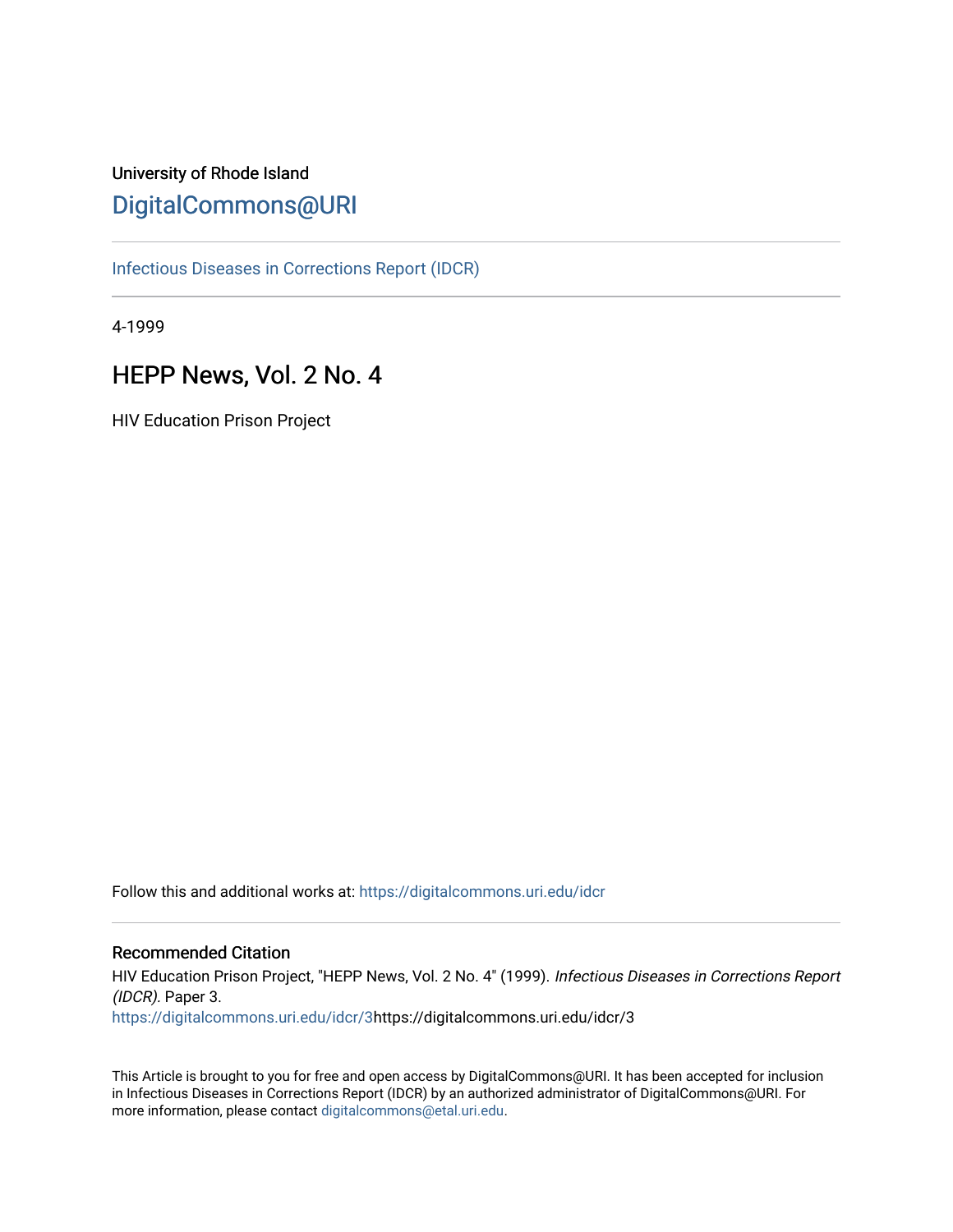

# About HEPP

HEPP News, a forum for correctional problem solving, evolved out of ongoing discussions among HIV specialists based at the Brown University AIDS Program about the need for HIV updates designed for practitioners in the correctional setting. The board of editors includes national and regional correctional professionals, selected on the basis of their experience with HIV care in the correctional environment and their familiarity with current HIV treatment. HEPP News targets correctional administrators and HIV/AIDS care providers including physicians, nurses, outreach workers and case managers. Published monthly and distributed by fax, HEPP News provides up-to-the-moment information on HIV treatment, efficient approaches to administering such treatments in the correctional environment, national and international news related to HIV in prisons and jails, and correctional trends that impact HIV treatment. Continuing Medical Education credits are provided by the Brown University Office of Continuing Medical Education to physicians who accurately respond to the questions on the last page of the newsletter; please see last page for details.

The editorial board and contributors to HEPP News are well aware of the critical role prisons and jails play in the treatment and prevention of HIV. The goal of HEPP News is to provide reports of effective and cost-conscious HIV care that can truly be implemented within the correctional environment. We hope this newsletter achieves that goal.

**E D I T O R S Anne S. De Groot, M.D.** *Director, TB/HIV Research Lab, Brown University School of Medicine*

**Frederick L. Altice, M.D.** *Director, HIV in Prisons Program, Yale University AIDS Program*

#### **Faculty Disclosure**

In accordance with the Accreditation Council for Continuing Medical Education Standards for Commercial Support, the faculty for this activity have been asked to complete Conflict of Interest Disclosure forms. Disclosures are listed beneath the authors' names.

*Hepp News is supported by an unrestricted educational grant from Agouron Pharmaceuticals and we gratefully acknowledge their support.*

# Report from the 6th Conference on Retroviruses and Opportunistic Infections

Update from Chicago, Jan 31-Feb 3 1999

#### **Anne De Groot, M.D.**

Dir. TB/HIV Research Lab, Brown University School of Medicine

How many of the talks and posters presented at the 6th Conference on Retroviruses and Opportunistic Infections dealt directly with prisons? Very few! However, many of the presentations reported on new drugs and described new insights in the immunopathogenesis of HIV, both topics that are relevant to the management of HIV-infected patients in corrections.

The two predominant conference themes were "this is the era of drug resistance" and "improved T cell function due to HAART has not led to the eradication of the virus." Despite the lack of landmark changes in antiretroviral therapy, the good news is that for those who have access to them, current therapies continue to work.

#### **• Origin of HIV**

Researchers from the University of Alabama opened the conference with a report on the origin of HIV-1. New evidence suggests that HIV is derived from human contact with chimpanzees in West Africa, who are infected with a strain of retrovirus similar to HIV. This presentation was the first to demonstrate homology in the virus from chimpanzees, geographic endemnicity and a plausible mechanism of transmission from animal to human through the chimpanzee meat trade.

#### **• Era of Drug Resistant HIV**

Dr. Stefano Vella presented a discussion of "Antiretroviral Therapy in Adults," which focused on the emergence of resistance and salvage therapy. This reflected a growing concern among HIV providers about treating drugresistant HIV. Dr. Vella reviewed retrospective studies of the genotyping and phenotyping assays that demonstrated the value of these

new tools in the management of HIV resistance. Adding a cautionary note, he suggested that prospective clinical studies of genotyping and phenotyping will be required before we can determine whether clinicians can effectively use these tools to improve patient care. Notably, he warned against over-reliance on genotyping and phenotyping. This is because a viral provirus that is integrated into host DNA in latently infected cells may be a source of "archived" resistance to treatment, which may not be detected by these techniques (Abstract L1).

Others presented additional data on 153 patients who failed a protease containing regimen. They were randomized to management using either Genotypic Antiretroviral Resistance Testing (GART) or standard of care using routine clinical history. Patients randomized to GART were two-times more likely to become non-detectable than those whose management relied on routine clinical history (50% vs. 23% in the GART vs. Non-GART treatment arms). It appears that use of viral resistance testing will soon become part of standard clinical practice once standardization has been achieved (Abstract LB8).

In other words, those of us providing clinical care to HIV-infected inmates will need to learn the proper use of these assays. GART will soon be part of the standard of care, however this will not supplant the need to elicit an accurate and detailed medication history from our patients. GART will complement our clinical *continued on page 3*

#### What **s** Inside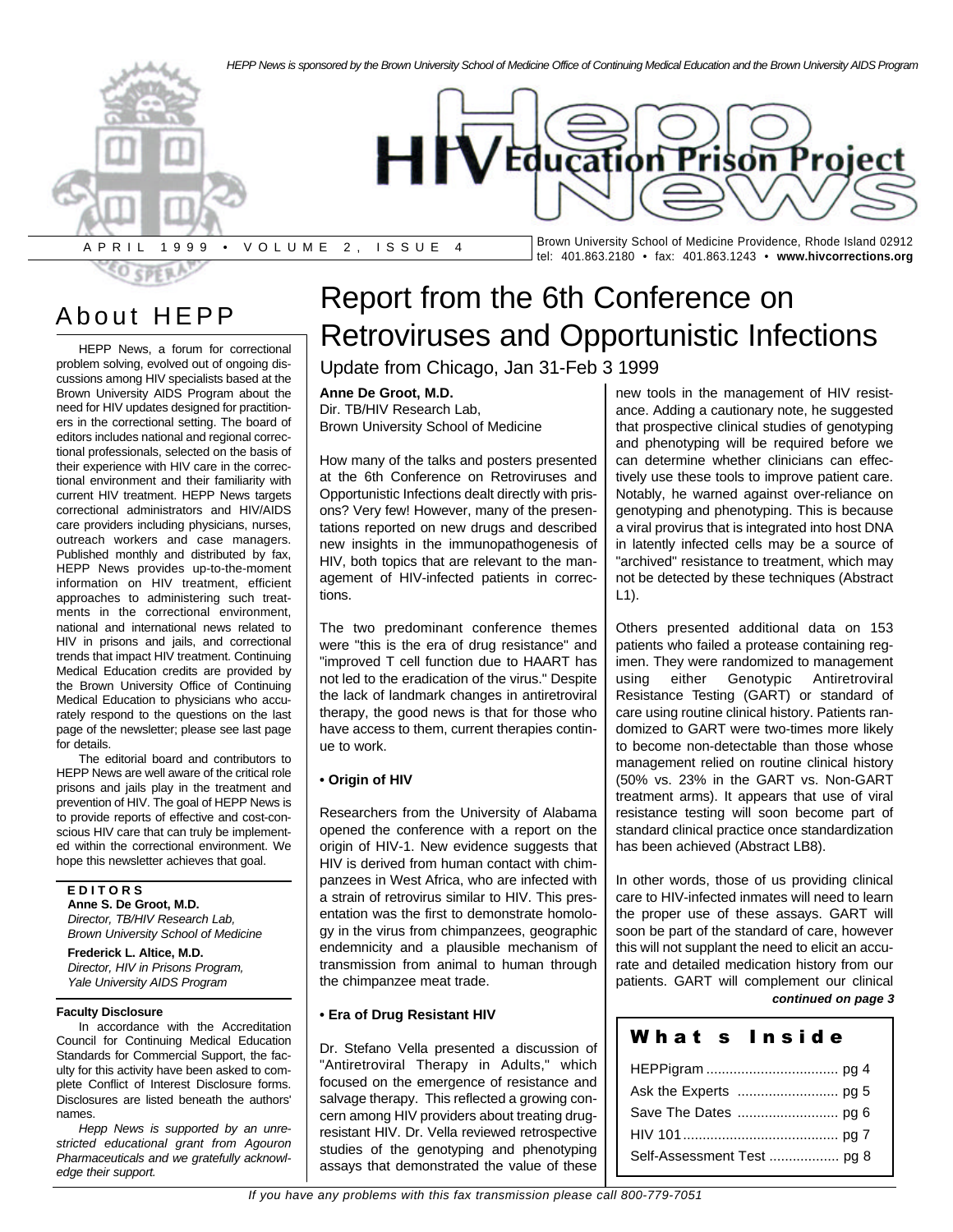# **L ETTE R FRO M T H E E DITO R**

Dear colleagues and friends,

The evolution of HIV treatment these days seems to occur faster than Darwin could have transcribed it. With each new medical conference, management of HIV becomes more interesting, complex and challenging. In this issue, my colleague and co-editor Anne De Groot M.D. summarizes the most salient components of new HIV research from the 6th Conference on Retroviruses and Opportunistic Infections, held in Chicago in early February.

The most disappointing conference news was that mathematical models now estimate that HIV eradication will take as many as 23 years, using existing HAART regimens. The good news, however, is that for those who take the medication, HAART remains effective and durable. Moreover, scientists are now exploring ways to purge HIV from latent reservoirs using cytokines such as Interleukin-2 and removing excess viral particles using plasma apheresis. Though some of the most stimulating science in the area of HIV immunopathogenesis does not have direct clinical applicability now, it was only a few short years ago when quantification of HIV (viral load determinations), development of protease inhibitors and the mathematical modeling of HIV replication and eradication seemed theoretical.

In this month's issue of HEPP News we also provide some preliminary thoughts on the use of abacavir (ABC) in corrections. Many physicians fear its use in a correctional setting because of the potential for Abacavir Hypersensitivity Syndrome. This consideration, however, must be balanced with its outstanding potency. We recommend training all correctional health staff about this problem, especially those who provide direct clinical care. This month's HIV 101 and HEPPigram further explore the use of abacavir and provide assistance with the diagnosis and management of this syndrome.

Lastly, our Ask the Experts deals with a commonly encountered problem in the correctional setting: patients who have received sequential monotherapy and may have multi-drug resistant HIV. These are tough and challenging cases and require the knowledge of an experienced HIV specialist. Moreover, it points out to us that the era of genotypic testing is upon us. Future issues of HEPP News will help elucidate the maze of genotypic and phenotypic antiretroviral resistance testing. After reading this issue, readers should understand how to manage abacavir hypersensitivity, monitor viral load and know the latest updates about HIV antiretroviral development.

Next month we'll continue our update on the Chicago Retrovirus Conference with reports on HIV care utilization, new information on gender and viral load, insights on the changing epidemiology of HIV and the impact of these reports on HIV care in the correctional setting. In the meantime, please take a moment to write to us and tell us how our content and focus work for you.

Sincerely,<br>Kuck Altrice MD derick L. Altice, M.D.

# esources

TELEPHONE NUMBERS: **PEP Registry:** 888.737.4448 **National Clinicians' PEP Hotline:** 888.448.4911 **AIDS Treatment Data Network:** 800.734.7104 **National HIV Telephone Consultation Service:** 800.933.3413 **CDC National AIDS Hotline** (24 hours): 800.342.AIDS

WEBSITES: **AIDS Treatment Data Network** http://204.179.124.69/network **The Body: An AIDS Information Resource** http://www.thebody.com **The Corrections Connection** http://www.corrections.com **Immunet and AIDS Treatment News** http://www.aids.org **International Association of Physicians in AIDS Care (IAPAC)** http://www.iapac.org

**JAMA (Journal of the American Medical Association) HIV/AIDS Information Center** http://www.ama-assn.org/special/hiv **Johns Hopkins AIDS Service** http://www.hopkins-AIDS.edu **Medscape HIV/AIDS** http://hiv.medscape.com/Home/Topics/AIDS/AIDS.html **HIV/AIDS Treatment Service** http://www.hivatis.org/ **1999 Chicago Conference on Retroviruses and Opportunitstic Infections** http://www.retroconference.org/99/

**HEPP News** is published twelve times a year by the Brown University AIDS Program *tel:* 401.863.1725 • *e-mail:* brunap@brown.edu • www.hivcorrections.org *If you have any problems with this fax transmission please call 800-779-7051*

#### **Senior Advisory Board**

Joe Bick, M.D. *California Dept. of Corrections*

Roderic D. Gottula, M.D. *Society for Correctional Physicians*

Theodore M. Hammett, Ph.D. *Abt Associates*

Ned E. Heltzer, R.Ph., M.S. *Prison Health Services, Inc.*

David Thomas, J.D., M.D. *Florida Dept of Corrections*

#### **Managers**

Dennis Thomas *HIV Education Prison Project* Michelle Gaseau *The Corrections Connection* **Layout**  Mary Sheehan *The Corrections Connection* **Editorial Associates** Betsy Stubblefield *HIV Education Prison Project* Ashley Ammon *The Corrections Connection*

#### **Associate Editors**

Timothy P. Flanigan, M.D. *Brown University School of Medicine* David P. Paar, M.D. *University of Texas Medical Branch* Anne C. Spaulding, M.D. *Brown University School of Medicine* David A. Wohl, M.D. *University of North Carolina* Betty Rider, M.A., M.S. *North Carolina Division of Prisons* Steve Szebenyi, M.D. *Albany Medical College*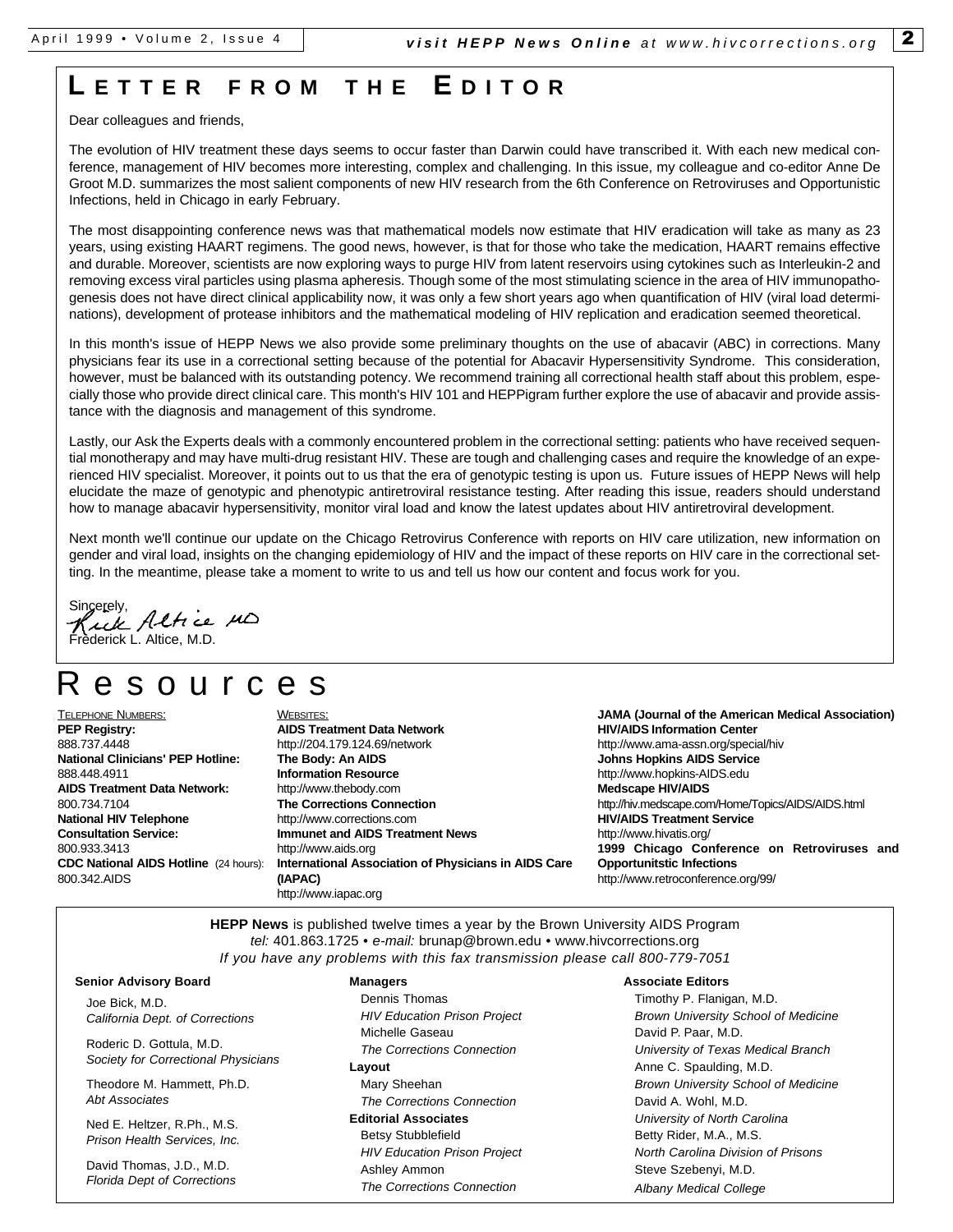### The 6th Conference on Retroviruses and Opportunistic Infections

#### *continued from page 1*

history to optimize therapy for HIV-infected patients.

#### **• New Drugs, New Combinations**

A number of speakers presented new approaches to HIV treatment that are in development. Fusion inhibitors are an exciting new product of basic research on the mechanics of HIV-1 fusion into T cells. Drugs that fall in this new class include chemokine receptor blockers and nucleocapsid inhibitors. One such drug, developed by Triangel Pharmaceuticals, is in phase I trials. *In vitro* studies of this drug were presented, showing that the new drug reduces the ability of the virus to infect new target cells (Abstract 616). Other similar drugs were presented in a session devoted to HIV treatment. This type of entry-blocking drug is unlikely to supplant current therapies, however it may be complementary once patients have been adequately suppressed using existing or new antiretrovirals.

One notable new concept was "single class triple therapy," also known as protease-sparing HAART. Three nucleoside reverse transcriptase inhibitors (NRTIs) are used instead of a protease - or non-nucleoside reverse transcriptase inhibitor (NNRTI) - inclusive regimen to treat HIV. This approach limits a patient's exposure to more than one class of HIV agents, thus reserving other agents for later (hence the term protease-sparing). A French group reported on the combination of D4T/DDI/3TC vs. D4T/DDI/Nevirapine and D4T/DDI/Indinavir. The regimens were essentially equivalent in patients with early HIV disease (Abstract 18). In another study, patients administered AZT/3TC/ABC suppressed their viral loads equally as well at 24 weeks as those on standard combination regimen, AZT/3TC/Indinavir (For more information on abacavir (ABC), see HIV 101.). The study's limitation is that insufficient data were available for patients with high viral loads, and until such are available, the use of ABC as part of a triple nucleoside analogue combination should be initiated with caution for those with high viral loads or more advanced HIV disease.

The conference also included interesting new pharmacokinetic data on the use of the combination of indinavir with ritonavir. The use of 100mg of ritonavir combined with 800mg of indinavir administered twice daily led to an excellent pharmacokinetic profile that was not affected by the administration of food. Current clinical studies will evaluate the efficacy of this combination versus ritonavir 400mg with indinavir 800mg in twice daily regimens. These dosing regimens are good news for corrections.

Safety and efficacy data were presented on two new protease inhibitors, amprenavir and ABT378 combined with RTV. Both had excellent safety and tolerability profiles (amprenavir is now available through compassionate use protocols). In a dosing study of ritonavir with ABT378 (in combination with D4T+3TC among antiretroviral naive patients), 93% achieved a VL<400 copies/mL among a group of patients with a mean baseline CD4 of 400 and VL of 100,000 copies/mL (Abstract 15).

Also highlighted was a potent, second generation protease inhibitor (AG1776), in development by Agouron Pharmaceuticals, that has excellent *in vivo* activity against many high level resistant strains of HIV with multiple mutations to existing protease inhibitors (Abstract 11). Agouron and DuPont Pharma presented data regarding three different second generation NNRTIs: DMP 961, DMP 963 (Abstract 13) and AG1549 (Abstract 12). These agents had excellent bioavailability and antiviral activity. HIV-1 isolates resistant to current NNRTIs were sensitive to these new agents. The number of mutations associated with the development of resistance was correlated with cross-resistance to these new agents. Again this supports the need to change treatment early when resistance is first detected.

#### **• HIV Eradication Pushed Into the Future**

Several speakers made reference to new HIV eradication time estimates. According to current estimates, based on our new understanding of latent reservoirs of HIV, the time it will take to eradicate HIV with HAART has increased from 18 months to 23 years. Clearly, more intensive approaches to treatment are required. Hope, however, should not be forsaken, provided these reassurances: 1) the total size of the HIV reservoir after HAART is thought to be small; 2) the latent reservoir may contain drug sensitive virus if treatment is initiated early and suppression of viral load is rapid; and 3) it is possible that additional decay in infection may become evident later with more potent antiretroviral regimens. Furthermore, new methods of activating and deleting latent virus using immunomodulators such as IL-2 demonstrate early success among patients with undetectable virus. Finally, as in the case of latent tuberculosis infection, elimination may not be totally necessary if immune control is adequate.

The relevance of these discussions to cor-

rectional HIV care are clear: we need to enable our patients to adapt to a lifetime of antiretroviral medication and select treatment regimens that are highly effective from the outset and that patients can adhere to. By meeting these goals, we will have patients who are living longer and are eligible for more aggressive therapeutic options in the future.

#### **• Adherence**

Adherence remains the cornerstone of effective antiretroviral therapy both for clinical trials and for clinical efficacy. It was demonstrated that adherence can be outstanding even among homeless patients. Much of the presented science described methods to measure adherence. While electronic devices were useful in monitoring adherence - although once thought to be the gold standard - they can be problematic. The bottom line is: develop effective ways for patients in corrections to have easy medication access and teach them effective mechanisms for taking pills. The pharmaceutical industry still has a long way to go in developing more user-friendly regimens for corrections.

#### **• Effect of HAART on Immune Response**

Several abstracts presented data on the recovery of effective T lymphocyte responses among patients with advanced HIV who achieved virologic success using HAART. Although patients successfully responding to HAART may not always redevelop T lymphocyte responses to HIV, several studies demonstrated renewed responses to CMV, toxoplasmosis and MAC as well as other neo-antigens. Poor restoration of these responses was correlated with risk for relapse of opportunistic infections and/or new opportunistic infections (OI) among atrisk patients treated with HAART. These data suggest that for some patients, prophylaxis may be stopped, but we do not yet have access to the types of tools that would assist us with these difficult decisions (Abstract 453-7).

The timing of HAART initiation appeared to be a determinant of the recovery of responses to HIV antigens. Late treatment had some effect, but recovery of anti-HIV and anti-OI immune responses was less complete than among patients who were treated with effective antiretroviral therapy at earlier stages. More than one presenter made the analogy that "holes in the T cell repertoire" were more difficult to fill in with new, effective T cell responses the longer one delayed initiation of HAART (Abstract 329).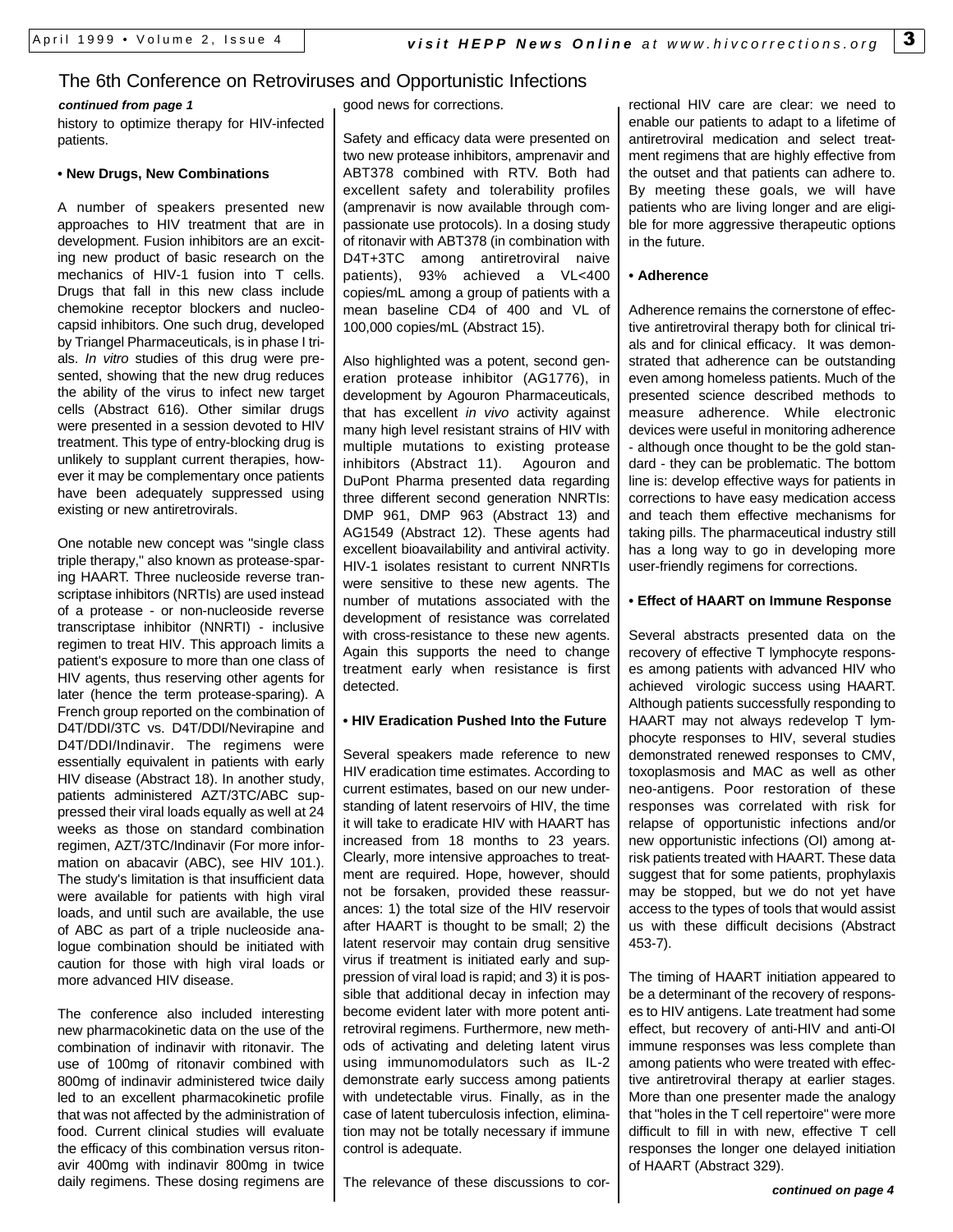### The 6th Conference on Retroviruses and Opportunistic Infections

#### *continued from page 3*

#### **• Intermittent Therapy: Route to Remission?**

The case of the Berlin patient was presented in a poster (Abstract 351) along with a few other cases of "controlled HIV infection." Few adults, with the exception of this example have achieved complete viral suppression with the administration of HAART. The general consensus among participants was that the type of interrupted HAART combined with immune stimulation (due to acute Hepatitis A infection) that put the Berlin patient into apparent remission is not easy to replicate in other patients. Interrupted therapy will require intensive study before it can be determined that this approach will enable some patients to completely discontinue treatment. Patients who are interested in this approach should be referred to "centers of excellence." Those of us in corrections do not have enough data to support such an approach.

#### **• What Innovations Do We Need Now?**

Looking toward the future of antiretroviral therapy, many speakers emphasized the need for new drugs with better resistance profiles and suggested that we initiate therapy with more potent regimens. Cost-intensive genotyping/phenotyping assays may need to be implemented more frequently as more patients fail their first and second lines of therapy. Studies demonstrating the prospective efficacy *Bureau: Agouron, Bristol-Myers Squbb, Glaxo Wellcome.* of these tools are needed.

#### HIV treatment is becoming more complicated with the emergence of resistance and the addition of new treatment regimens. The implication for corrections is that the management of HIV-infected individuals by experienced providers, and careful monitoring of patient adherence, is important if we want to pre-empt the need for greater reliance on cost-intensive assays.

#### **• Looking Beyond the Borders**

Dr. Vella said in his closing remark that most of his recommendations addressed only 10% of the global population, and that the remaining 90% of people in the world who have no access to treatment should be considered. To place the problem of access to HIV care in a greater context, he quoted HIV expert Paul Volberding, who said "inequitable distribution of medical resources is not unique to HIV infection. Improving health care access is a challenge that extends beyond that of the HIV epidemic." Dr. Vella need not look much farther than the closest jail or prison. Parallels between health care access problems in the developing world and our patients' access to HIV care prior to incarceration are self-evident.

Abstracts available on the web at http://www.retroconference.org/99/

*\*Anne De Groot, M.D., Consultant: Agouron, Bristol-Myers Squbb; Speaker's*

# **HEPPigram**

*A feature of HEPP News providing concise solutions to correctional HIV-related problems*

### **Management of the Abacavir Hypersensitivity Syndrome (AHS)**

- 1. Counsel patients about the risk and symptoms of this syndrome prior to starting therapy. Consider Abacavir Hypersensitivity Syndrome (AHS) if the patient is within six weeks of initiating abacavir (ABC) and has a skin rash or two or more of the following sets of symptoms that persist and progress beyond 72 to 96 hours:
	- fever
	- nausea, vomiting, diarrhea or abdominal pain
	- myalgias, severe fatigue or malaise
- 2. Make sure patients are instructed to contact medical staff immediately if symptoms occur within the first six weeks of starting ABC. Also counsel them NOT to discontinue medications themselves. Doing so would confuse later decision-making.
- 3. If symptoms develop, evaluate the patient immediately. Evaluation should include blood pressure, examination for rash, chemistry profile and CBC. Symptoms may be indistinguishable from a viral syndrome, however they usually do not include respiratory complaints.
- 4. Arrange to see the patient DAILY for the next 72 hours after symptoms begin. In some cases, admission to the medical infirmary may be indicated. Do NOT discontinue ABC at this time. If nausea or vomiting is an important component of the patient's symptoms, prescribe antiemetics to ensure that the patient can continue to take his/her medication.
- 5. If the patient has a viral syndrome, the symptoms should abate within 72 to 96 hours. If the symptoms progress or do not remit, AHS should be considered at that point and the ABC should be stopped. The AHS should not be life threatening if diagnosed early.
- 6. If it is decided after waiting the prescribed amount of time that the patient does have the AHS (occurs in 3%-5% of patients), ABC should be discontinued. The symptoms will abate within 24 to 48 hours.
- 7. Once the AHS is diagnosed or suspected and medications have been discontinued, NEVER rechallenge the patient with ABC. Make sure the chart is marked as such and that the patient is counseled to never take ABC again.
- 8. It is important NOT to stop ABC when symptoms first appear without further investigation as described above, as they are indistinguishable from a viral syndrome. Because AHS is not dangerous if detected early, clinicians have the opportunity to follow the patient and determine if the patient's symptoms disappear. If, on the other hand, ABC is stopped before confirmation of AHS, it could preclude the use of a truly potent antiretroviral that the patient might need in the future. Unfortunately, if ABC is stopped (because of presumed but unconfirmed ASH) it can never be used again.
- 9. Please note that patients who stop ABC for OTHER reasons (e.g. non-adherence), CAN be restarted on ABC.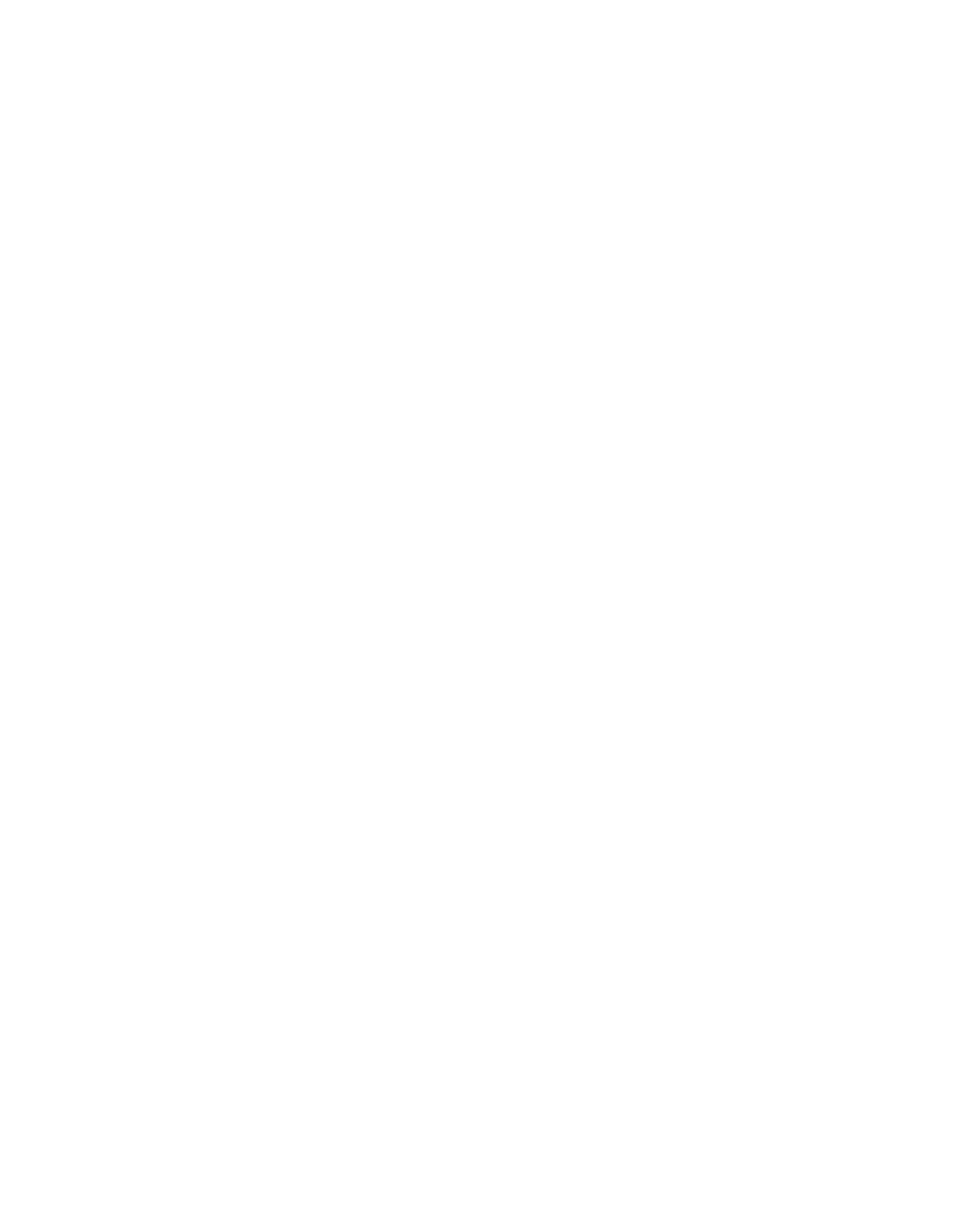# **Ask The Expert s**

M.R. is a 42 year-old male diagnosed with HIV in 1990. He started AZT at that time when his CD4 count was 490 and took AZT monotherapy until March 1994, when he was changed to D4T monotherapy. In November 1995, his CD4 dropped to 220 and he was switched to AZT plus 3TC. In April 1996, while on AZT and 3TC, his viral load was 58,000 and his CD4 count was 190. At that time, indinavir 800 TID was added to his therapy. Within one month, his viral load decreased to 4,200 copies and he tolerated his medications well. By January 1997, after excellent adherence, but receiving his medication coincident with meals at 6 a.m., noon and 6 p.m., his viral load was 74,000 and his CD4 count was 310. At this time, his regimen was changed to D4T BID, DDI BID and NFV TID. After 4 weeks, his viral load dropped to 6,800 copies, where it remained for six more months. However, T cells had risen to 420. The patient had difficulty arriving at the medication line for his midday NFV dose and missed it approximately three times per week. He intermittently missed his medications because of diarrhea and abdominal cramping. By December 1997, the viral load had increased to 43,000 and nevirapine was added to his regimen. He has remained on nevirapine and, despite an initial increase in his CD4 count, his viral load is now 168,000 and his CD4 count is down to 260. What is the next regimen and what would you use?

## **What Would You Do?**

#### **Expert 1: David Thomas, M.D.**

Medical Director, Florida Department of Corrections, Tallahassee, FL Consultant: Agouron, Bristol-Myers Squibb;

Speaker's Bureau: Agouron, Bristol-Myers Squibb.

Unfortunately, this case is common in the prison setting and involves sequential monotherapy that, as we have learned, is an undesirable treatment strategy. I would not treat this patient without first obtaining a genotypic antiretroviral resistance test. Patients may fail therapy because of development of resistance, non-adherence, malabsorption or pharmacokinetic interactions. For four years he was on monotherapy with either AZT or D4T. For his fifth year, he was placed on progressive monotherapy with either 3TC (added to AZT) or a protease inhibitor.

It is clear that the progressive monotherapy use of indinavir in April 1996, an extremely commonplace practice then, led to virologic failure despite an impressive T cell response - this VL and CD4 paradox is a recent phenomena of intense interest. The interaction with food is probably a red herring. However, if inadequate drug bioavailability occurred, virological failure has been reported and is not related to the development of genotypic mutations.

Having been on all classes of existing drugs in 1997, genotyping is essential. He is likely to have developed the M184V mutation associated with 3TC resistance. If he has this mutation without other associated NRTI mutations, there would be a 4-fold decrease in the efficacy of abacavir, which could then be used. If other NRTI mutations exist, there would be expected little or no response to ABC. Alternatively, the use of adefovir, a nucleotide analogue RTI available by compassionate use, is likely to achieve a 1.0 log reduction in the presence of the M184V mutation.

If there is no 103 or 181 mutation associated with resistance to the class of NNRTIs, then efavirenz (EFV) may be effective. It is critical to know the protease mutation sites for the selection of a PI. If there is no mutation at the 90 codon, saquinavir-SGC may be of some use. Alternatively, if the indinavir failed because of poor absorption and a lack of an 82 or 84 mutation exists (associated with resistance to RTV or IDV), the combination of RTV/SQV would be effective.

If genotyping is not available for this patient, the best blind regimen would probably be EFV, saquinavir-SGC, RTV and adefovir. Genotyping would give the prescribing physician comfort in selecting the most appropriate proteases. It would also reveal a possibility for a NRTI, which may make a difference in this salvage regimen. For instance, DDI could be resalvaged with the use of hydroxyurea.

Recent data from Zolopa from the 12th International AIDS Conference demonstrated that in patients who were failing a protease containing regimen, that genotypic assays with expert advice were better predictors of a successful outcome than other clinical or antiretroviral drug history predictors. This was based on a study of 80 patients, 30% of whom became undetectable using genotype-driven therapy as opposed to 17% of those in a standard arm.

Unfortunately, there is considerable variability in the quality of available genotypic assays. I would make sure I was using a reputable company and base my decisions on the clinical drug history and the genotypic findings. This patient teaches us much about the natural history of modern antiretroviral therapy and the consequences of inadequate therapy at initiation. Today, newly diagnosed patients have better opportunities for achieving virological success.

#### **Expert 2: Joe Bick, M.D.**

Chief Medical Officer,

HIV Treatment, California Medical Facility, Vacaville, CA Speaker's Bureau: Agouron, Bristol-Myers Squibb.

Although the past several years have brought encouraging new treatment options for antiretroviral therapy (ART) naive patients, this man is more representative of the typical patient encountered in our correctional practices. Through the early and mid-part of this decade, most patients were treated with the sequential addition or substitution of one agent at a time. We now know that this practice is a sure recipe for the rapid development of multidrug resistant HIV.

During four years of AZT monotherapy followed by 18 months of D4T alone, it is likely that significant resistance to both agents developed. Therefore, switching to the combination of AZT/3TC probably represented adding a single agent to a resistant regimen, as did adding indinavir five months later.

In spite of broad cross resistance among protease inhibitors, this patient achieved ~ 1 log reduction in his HIV VL by the new regimen. Unfortunately, his adherence was suboptimal. New adherence data has shown that missing more than 5% of ART doses (1-2 days worth per month) leads to a dramatic decline in the percentage of patients who achieve an undetectable HIV viral load. (1) Clearly, this patient did not achieve that threshold.

Should we simply select three or four agents that the patient hasn't had before for a salvage regimen? Data from the genotypic antiretroviral resistance study (GART) demonstrated that outcomes (as measured by achieving an undetectable HIV viral load) are significantly better when treatment decisions are made based upon genotypic analysis and "expert opinion," as opposed to treatment history alone. (2) Although improvements are needed in resistance assays, they can provide useful information especially in the setting of heavily pretreated suboptimally adherent patients. Thus far, genotyping predicts what will not work better than what will.

This patient has not yet received ritonavir, saquinavir, abacavir, or efavirenz. However, his prior indinavir and nelfinavir exposure may have led to mutations that will decrease the efficacy of ritonavir and/or saquinavir (82, 84, 90). If his virus is resistant to 3 or more nucleoside RTIs, it is less likely that abacavir will be effective. If his nevirapine exposure led to a 103 mutation, it is unlikely that efavirenz will be useful. For these reasons, genotyping may be helpful in determining if there is a chance that previously used agents are still viable treatment options.

Genotyping can cost as much as \$600 depending on the laboratory contract. On the other hand, triple therapy costs at least \$250 per week; in this patient, at least four drugs may be required costing even more! Rather than initiating an ineffective regimen and then checking a viral load 4 to 6 weeks later (>\$800-\$1,500), the use of a genotypic assay may be cost effective.

Whatever regimen is chosen, a crucial factor in this patient's eventual treatment success or failure is time spent on education and preparation. An effective peer education program can assist in maximizing adherence. Attention spent on preparing the patient for and treating any side effects is also very important. The next regimen may well be the only one available for the foreseeable future, so it must be selected with the utmost care.

1) Paterson et al, 6th Conference on Retroviruses and Opportunistic Infections. Chicago (IL) 1999. Abstract 92.

<sup>2)</sup> Baxter et al, 6th Conference on Opportunistic Infections. Chicago (IL) 1999. Abstract 8.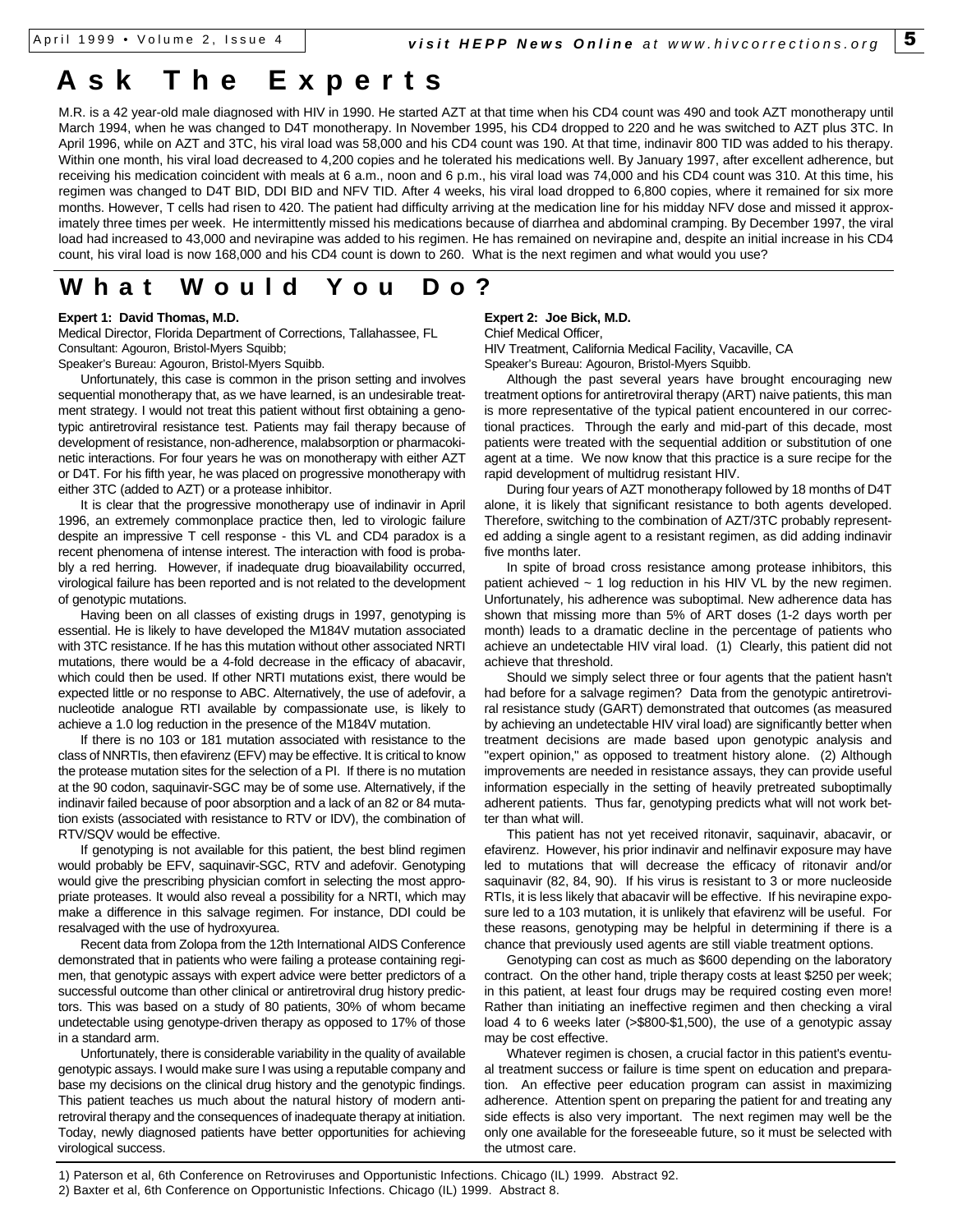### *Abacavir*

This month we are providing a treatment update on the use of abacavir, a new and most potent NRTI, in corrections. Recent data using abacavir (ABC, Ziagen®) as part of a protease-sparing regimen has provided early data to suggest its efficacy for certain groups of individuals infected with HIV. Despite these findings, the most recent guidelines have not assisted clinicians on its appropriate use. In this article, we intend to provide an overview of this new nucleoside analogue and insight into its appropriate use, possible side effects, and management in the correctional system.

In prospective clinical trials abacavir has been effectively combined with ZDV and 3TC among patients with relatively high CD4 lymphocyte counts (Mean CD4≅450). After 48 weeks of therapy and with near similar results as found in triple combinations using a protease inhibitor, the proportion who achieved a viral load (VL) of <400 copies/mL was 65%. Due to the use of more sensitive assays (VL < 50 copies/ml), variable results were found among those achieving non-detectable status when stratifying by baseline HIV-1 RNA level (see this month's News Flashes for more information on this assay). Only 28% of those with baseline VL >100,000 copies/mL achieved successful suppression of viral load below detectable limits. Abacavir's use in nucleoside-only combinations should probably be reserved for patients with lower baseline viral loads. ABC will also be most effective when used by patients who have not been heavily pre-treated with nucleoside analogues. Further information on studies related to this new drug will be included in the May HEPP News.

Thus, the best use of ABC's potency is for nucleoside-naive patients, patients with newly detected antiretroviral failure where multiple mutations are less likely, or as part of intensification regimens for patients who do not achieve <1000 copies/mL after 4 weeks or <50 copies after 6 months of initiation of therapy. Though official guidelines do not exist for the use of ABC, the following recommendations are based on what we know about the potency of currently recommended antiretrovirals as well as current pathogenesis information. Three potential clinical scenarios for the use of ABC in combination antiretroviral therapy are listed in the *table below.*

## *Clinical Scenarios for the Possible Use of Abacavir (ABC)*

| <b>Antiretroviral Naive Patients:</b>                                                                                                                                                                                                                                                                                                                                                                                 | <b>Antiretroviral Experienced Patients:</b>                                                                                                                                                                                                                                                                            | <b>Antiretroviral Intensification:</b>                                                                                                                                                                                                                                                                                               |
|-----------------------------------------------------------------------------------------------------------------------------------------------------------------------------------------------------------------------------------------------------------------------------------------------------------------------------------------------------------------------------------------------------------------------|------------------------------------------------------------------------------------------------------------------------------------------------------------------------------------------------------------------------------------------------------------------------------------------------------------------------|--------------------------------------------------------------------------------------------------------------------------------------------------------------------------------------------------------------------------------------------------------------------------------------------------------------------------------------|
| a) For patients at any stage of HIV<br>infection, consider combining with ZDV<br>or D4T (thymidine analogues) plus<br>either a potent protease inhibitor or<br>efavirenz<br>b) For patients with non-advanced HIV<br>(CD4>200 and VL<100,000), consider<br>using ABC as part of a protease-spar-<br>ing regimen when combined with:<br>$\bullet$ 7DV+DDI<br>$\bullet$ D4T+DDI<br>$\cdot$ ZDV+DDC<br>$\bullet$ ZDV+3TC | a) Use as part of the first salvage regi-<br>men when possible<br>b) Use as part of a salvage regimen<br>before the viral load rebounds to high<br>levels when multiple mutations may<br>develop<br>c) When possible, obtain a genotypic<br>assay to determine the number of muta-<br>tions present to guide ABC's use | Consider adding ABC to a potent three<br>drug regimen when early predictors are<br>present:<br>a) VL is >1000 copies/mL four weeks<br>after initiating triple combination therapy<br>b) VL is >50 copies/mL six months after<br>initiating triple combination therapy<br>c) Do not add ABC as a single agent to<br>a failing regimen |
| $\cdot$ D4T+3TC                                                                                                                                                                                                                                                                                                                                                                                                       |                                                                                                                                                                                                                                                                                                                        |                                                                                                                                                                                                                                                                                                                                      |

Advantages of ABC are that it does not require nor interfere with P450 enzymes for metabolism, it is the only nucleoside analogue that is not principally cleared renally and is well-tolerated by most patients. With the exception of mild hyperglycemia, ABC has only one major adverse side effect that must be a concern for correctional physicians and health staff administering ABC. Abacavir Hypersensitivity Syndrome (AHS) occurs in approximately 3-5% of patients and must be taken very seriously. All definite and most possible cases of this adverse event occur within the first 6 weeks of therapy. AHS typically begins with nausea, vomiting, myalgias, fever, and sometimes rash. Symptoms become progressive over several days to weeks. Death has not occurred in patients with this syndrome who were discontinued within the first week of onset of symptoms. These symptoms are similar to many viral syndromes with a serumsickness-like presentation. Unlike a viral syndrome, the AHS will persist beyond 72 hours. This syndrome disappears promptly after discontinuation of the medication.

While the syndrome, during its initial presentation has not been associated with significant morbidity or mortality if diagnosed within a week of onset of symptoms, rechallenge with ABC has resulted in hospitalization and even death secondary to hypotension. Therefore, among patients who develop a "viral-like" syndrome within the first 6 weeks of therapy, patients must be monitored daily until symptoms either abate or progress beyond 72-96 hours (See HEPPigram on pg. 4).

Thus, ABC provides an effective new agent for the management of HIV, however, correctional staff must develop a system for managing problems and must be adequately taught about the use and consequences of ABC. Hopefully, this review will give more correctional staff confidence in its future use.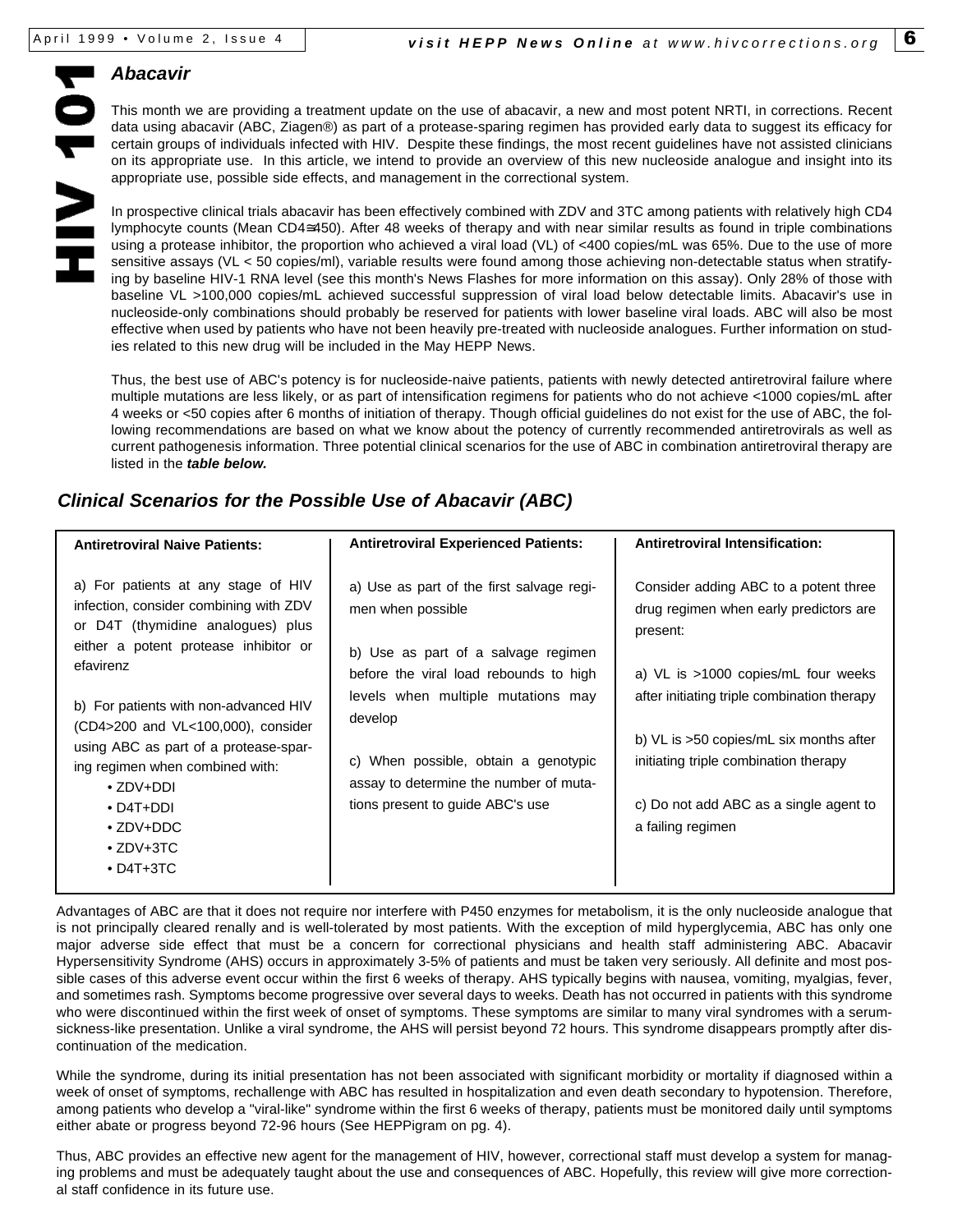# News Flashes

#### February, 1999

#### **New York State Department of Corrections Report Released**

The New York AIDS Advisory Council released a report on the New York State Department of Corrections (NYS DOC). The report was a result of a project that began ten years ago when the AIDS Advisory Council initially reported serious deficiencies in prison health services, particularly for inmates with HIV. At that time, the council recommended immediate steps for improvement, and suggested that failure to accomplish the changes within 18 months should result in transfer of authority for inmate health services to the Department of Health. The February 1999 report by the New York AIDS Advisory Council again listed many problems with HIV care in the state's correctional facilities, relating to access to HIV care, transfer of records and access to HIV testing, counseling, and education. To obtain a copy of the report, contact the New York State AIDS Institute at 518.473.2903.

The Council's report contradicts, in part, a recent report showing a decline in the number of AIDS deaths within the New York correctional facilities which is most likely due to providing inmates with increased access to standard antiretroviral treatments and medications for the prevention of opportunistic infections. ( MMWR Jan. 8, 1999; 47(51&52) 1115. http://www.cdc.gov/epo/mmwr/mmwr.html).

#### u **March 3, 1999**

#### **Ultrasensitive Viral Load Assay Test Approved**

The U.S. FDA recently approved Roche's Amplicor Ultrasensitive viral load test. This assay accurately measures levels of HIV to as low as 50 copies/mL, but is not accurate above 50,000 copies/mL. This means we have a new lower limit for "undetectable." Recent studies have indicated that a viral load below 50 copies/ml is associated with a more complete and durable viral suppression. Using this test, providers will be able to

# Save The Date s

### **9th Annual Clinical Care of the Patient with HIV Infection**

*April 12 - 13, 1999, Baltimore, MD* This course will provide a state-of-the-art overview of the clinical care of HIV+ patients for practicing clinicians and other health professionals. Sponsored by: Johns Hopkins University, School of Medicine, CME Contact: Office of CME, Johns Hopkins University, School of Medicine, tel: (410) 955-2959, fax: (410) 955-0807 email: cmenet@som.adm.jhu.edu. web: www.med.jhu.edu/cme.

**HIV Update: Contemporary Issues in Management** *May 2-4, 1999, Boston, MA*

Harvard Medical Schools Beth Israel Deaconess Medical Center Contact: Professional Meeting Planners tel: 781.279.9887, 1.800.378.6857 fax: 781.279.9875 email: PMPMeeting@aol.com monitor more closely the effectiveness of HAART. The cost to laboratories to perform this new ultrasensitive test is the same as for the older assay. For more information on this test or Roche's patient assistance program, call 1-888-837-8727.

#### u **March 7 and 15, 1999**

#### **Increased Drug Arrests, Climbing Inmate Population**

Two articles in the New York Times reported on statistics that the Bureau of Justice Statistics recently released about prison populations. The report found that there were 1.8 million inmates incarcerated in the United States last year (1,277,866 state and Federal inmates, an increase of 4.8 percent; and 592,462 city and county jail inmates, an increase of 4.5 percent). Experts say increases in prison and jail populations reflect tougher sentencing laws, longer sentences and tougher parole boards, and imply that prosecutors and judges are being more stringent.

Drug offenses accounted for the greatest share of the increase in state prisoners - almost 30% of crimes committed from 1980 to 1996. Drug-related crimes are not included in the Federal Bureau of Investigation's calculation of the national crime rate. Thus, increasing rates of drug-related crimes are responsible, for the major part, for increases in prison populations. This information contrasts with popular belief that incarceration rates are inversely correlated with crime rates.

The overall number of inmates has doubled since 1985, with no signs of stopping. Rates of HIV infection among inmates are also unlikely to decline very rapidly in correctional settings, due to increases in the number of individuals who are arrested for drug-related crimes. See the New York Times website for the complete text of the articles: www.nytimes.com. For more updated statistics, look at the Bureau of Justice Statistics website: www.ojp.usdoj.gov/bjs/whtsnw2.htm.

**International AIDS Society USA HIV Management Updates** *April 12, 1999, San Francisco, CA April 21, 1999, Chicago, IL May 8, 1999, Cleveland, OH* This program, now in its seventh year, reviews the most recent developments in the field of HIV disease pathogenesis and antiretroviral management. Expert faculty will speak on timely and clinically relevant issues in the management of HIV disease. Topics include improving the management of HIV disease, HIV pathogenesis, antiretroviralas and other selected issues in HIV disease management. Contact: International AIDS Society--USA tel: 415.561.6725 fax: 415.561.6740 e-mail: cme@iasusa.org

**FAX HEPP NEWS BACK AT 800.671.1754 FOR ANY OF THE FOLLOWING:** *(please print clearly or type)*

Yes, I would like to add/update/correct (circle one) my contact information for my complimentary subscription of HEPPNews fax newsletter.

Yes, I would like to sign up the following colleague to receive a complimentary subscription of HEPPNews fax newsletter.

Yes, I would like to order the following back issues (please include volume/HIV Internet Resources).

| NAME: |       |
|-------|-------|
|       |       |
|       |       |
|       |       |
|       |       |
|       | DATE: |